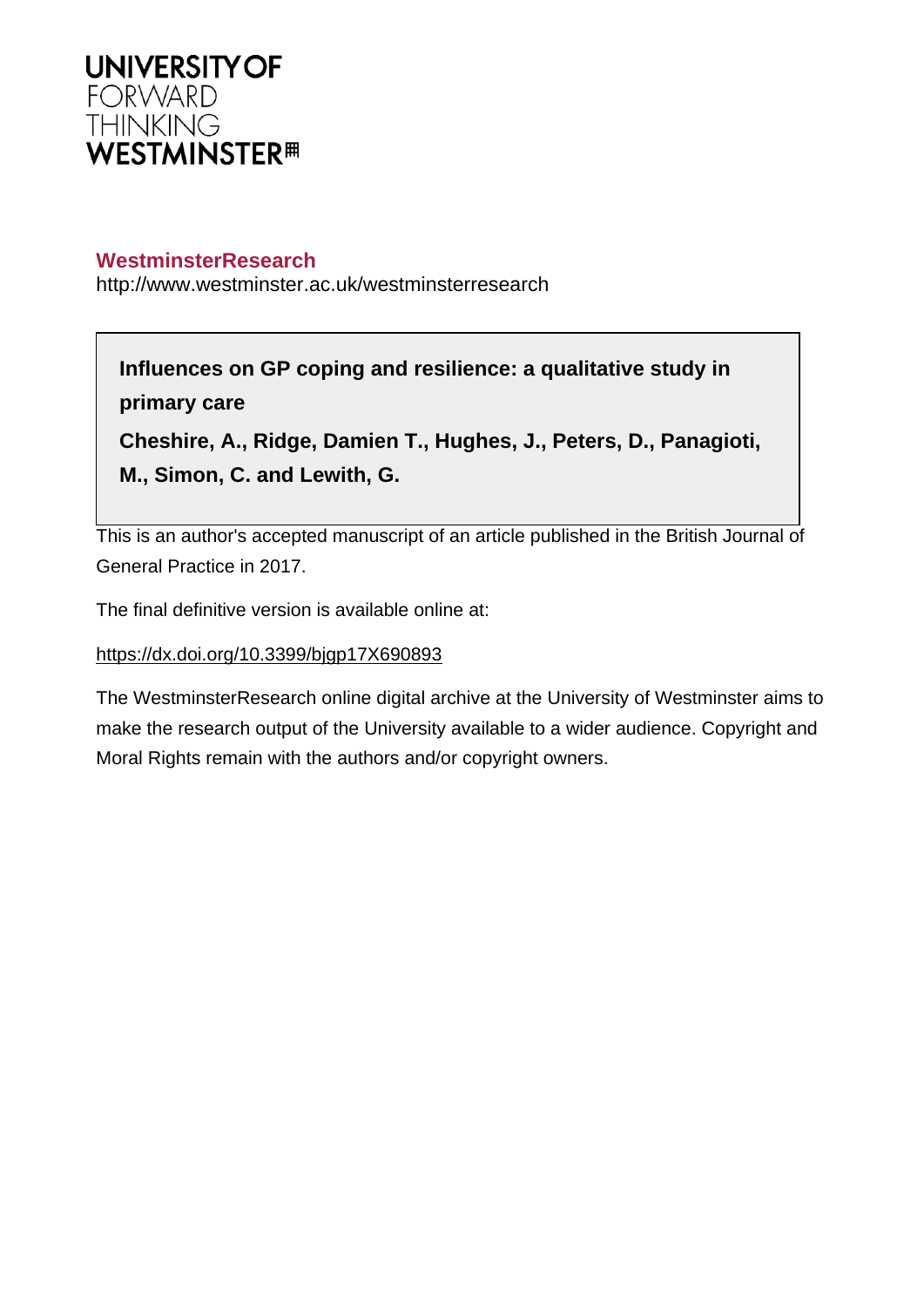#### **TITLE PAGE**

#### **TITLE: The personal is political: influences on GP coping and resilience Running title: influences on GP coping**

#### **Authors:**

**Anna Cheshire\* and Damien Ridge\*, John Hughes, David Peters, Maria Panagioti, Chantal Simon, George Lewith**

Anna Cheshire\*

University of Westminster, Department of Psychology, 115 New Cavendish Street, London, W1W 6UW Telephone: 020 7911 5000 Email: [a.cheshire@westminster.ac.uk](mailto:a.cheshire@westminster.ac.uk) 

Damien Ridge\*

University of Westminster, Department of Psychology, 115 New Cavendish Street, London, W1W 6UW Telephone: 020 7911 5000 Email: [d.ridge@westminster.ac.uk](mailto:d.ridge@westminster.ac.uk) 

John Hughes

Royal London Hospital for Integrated Medicine UCLH NHS Trust, 60 Great Ormond Street,

London, WC1N 3HR Telephone: 02034488883 Email: [John.Hughes@uclh.nhs.uk](mailto:John.Hughes@uclh.nhs.uk)

David Peters

University of Westminster, Westminster Centre for Resilience, 15 New Cavendish Street, London, W1W 6UW Tel: 020 7911 5000 Email: [petersd@westminster.ac.uk](mailto:petersd@westminster.ac.uk) 

Maria Panagioti

Institute of Population Health, Centre for Primary Care, Suite 4, Floor 6, Williamson Building, Oxford Road, Manchester, M13 9PL Tel: 161 306 0665 email: [maria.panagioti@manchester.ac.uk](mailto:maria.panagioti@manchester.ac.uk) 

Chantal Simon

GP Partner, The Banks and Bearwood Medical Centres, Bournemouth BH3 7AT Tel: 01202 593444 and Medical Director for Professional Development, Royal College of General Practitioners email: Chantal.Simon@rcgp.org.uk

George Lewith

Professor of Health Research, Primary Care, University of Southampton, Aldermoor Health Centre, Aldermoor Close, Southampton SO16 5ST Tel: 02380 241073 and visiting Prof University of Westminster Centre for Resilience. Email: gl3@soton.ac.uk

#### **\* these authors contributed equally to this work**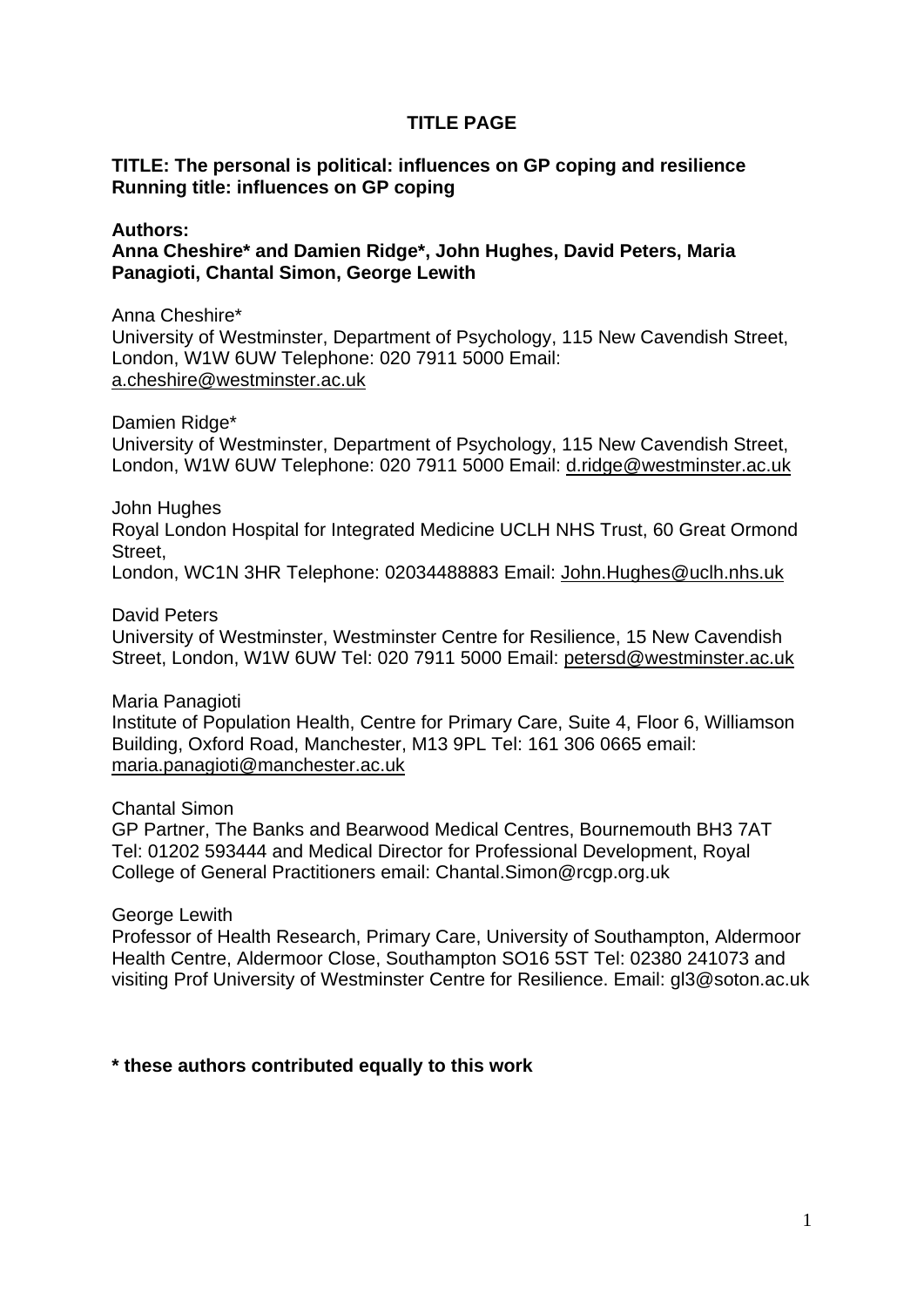#### **TITLE: The personal is political: influences on GP coping and resilience Running title: influences on GP coping**

# **Abstract**

Background: 'Neoliberal' work policies, austerity, NHS restructuring and increased GP consultation rates provide the backdrop against increasing reports of GP burnout and a looming shortage of GPs.

Aim: To explore GPs' experiences of workplace challenges and stresses and their coping strategies, particularly focusing on understanding the impact of NHS workplace change.

Design: Study design was qualitative, with data collected from two focus groups and seven one-to-one telephone interviews.

Method: Focus groups (n=15) and interviews (n=7) explored the experiences of currently practicing GPs in England, recruited through convenience sampling. Data were collected using a semi-structured interview approach and analysed using thematic analysis.

Results: Interviewees understood GPs to be under intense and historically unprecedented pressures, which were tied to the contexts in which they work; with important moral implications for 'good' doctoring. Many reported that being a full-time GP was too stressful: work-related stress led to mood changes, sleep disruption, increases in anxiety and tensions with loved ones. Some had subsequently sought ways to downsize their clinical workload. Workplace change resulted in little time for the things that helped GP resilience: a good work life balance and better contact with colleagues. Whilst some GPs were coping better than others, GPs acknowledged that there was only so much an individual GP could do to manage their stress, given the external work issues they faced.

Conclusion: GPs grasp their emotional lives and stresses as being meaningfully shaped by NHS factors; resilience building should move beyond the individual to include systemic work issues.

Keywords: primary health care, general practitioners, professional burnout, coping skills, psychological resilience, political factors

#### **How this fits in**

- **Primary care is currently facing unprecedented challenges including increasing GP burnout and staff shortages.**
- **GPs report being under intense and historically unprecedented pressures that are tied to the contexts in which they currently work.**
- **In the intense, micromanaged, competitive NHS 'marketplace' our participants were conscious of the potential damage to relationships (to self and others) the current system engenders.**
- **At the individual level, resilience training may be of benefit to GPs, yet an exclusive focus on improving individual coping risks sidestepping the systemic challenges shaping primary care.**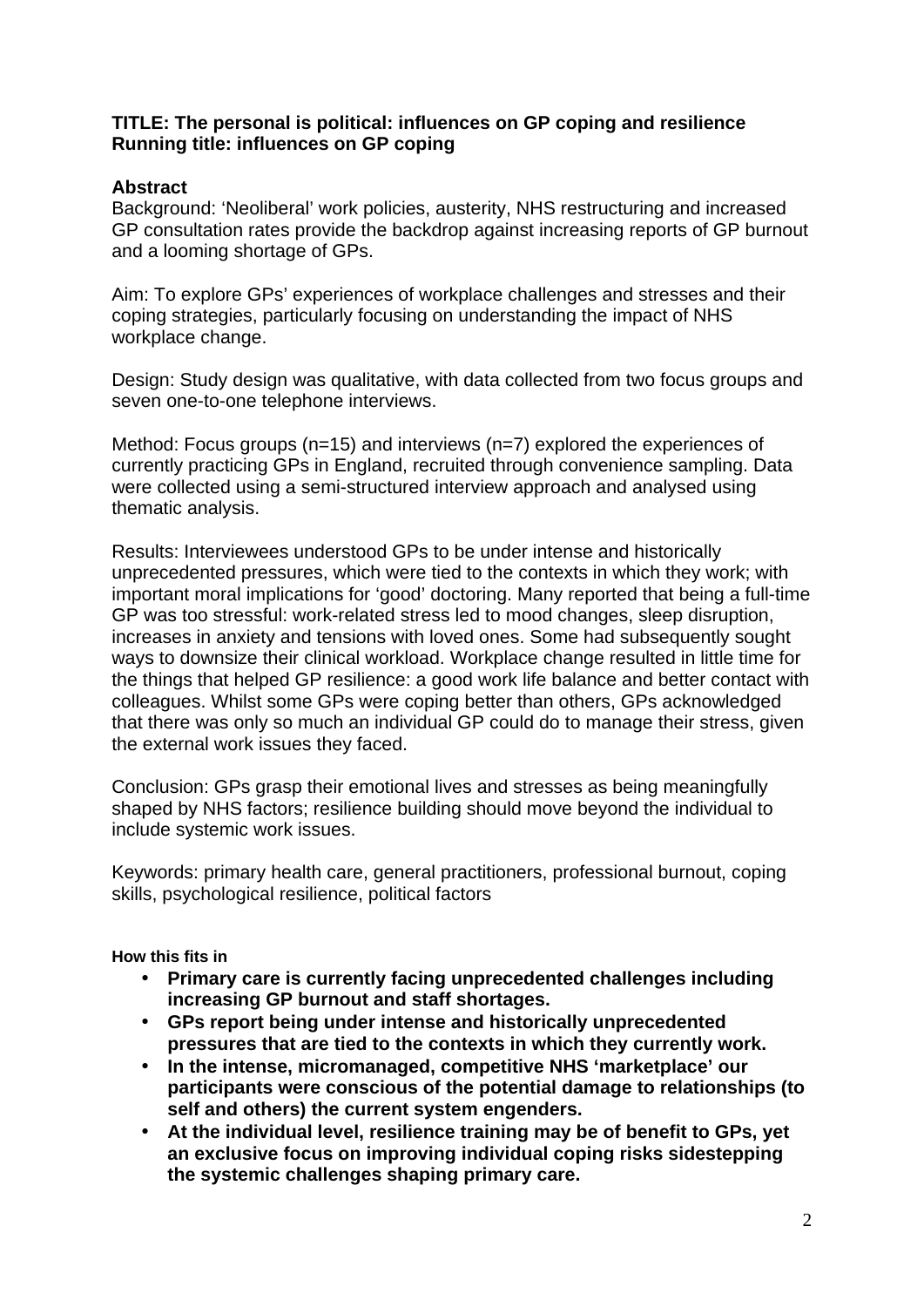## **INTRODUCTION**

#### **Contemporary General Practice**

Post-1970s, western governments have pursued 'neoliberal' policies (1, 2) prioritising employee productivity and flexibility, alongside increasing insecurity and unpaid overtime (3, 4). Subsequently, there was commodification of NHS healthcare, increasingly conceptualised as a competitive marketplace (5). Cost, value and privatisation were prioritised (6), creating variation in access to healthcare (7). NHS policies have reduced GPs' autonomy too (8). The 2004 General Medical Services (GMS) contract, while initially helpful (10) increased the authority of Primary Care Trusts (9) and created a market for resources (10). The cycle of performance management, monitoring and competition for scarcer resources has resulted in NHS savings (11), but created a focus on cost-effective healthcare; competition for funding against quality standards; increased primary care workload for conditions previously managed in secondary care (12); and growing responsibility for delivering quality with fewer resources (13, 14).

As well as neoliberalism, austerity and NHS restructuring, GPs face cultural changes with increased patient demand and expertise (12, 15), and new care technologies to administer and provide clinical care (8). While these trends may add to quality and patient centred-ness (16), they also present challenges for the profession (8).

#### **Links to GP wellbeing**

Research suggests that uncertainty at work contributes to distress and dysfunction amongst healthy adults (17), although links between rapid change and worker wellbeing are unclear (20, 21). UK GPs face cognitively and emotionally challenging environments with high workloads and long hours (18). While many cope successfully (19) reports of distress and burnout, and related negative job performance are increasing (20-22). Burnout is a descriptive measure (rather than a clinical diagnosis) of feelings of emotional exhaustion, depersonalization, and a diminished sense of personal accomplishment primarily driven by workplace stressors (20, 22). One in three UK and European GPs are experiencing burnout (22); UK GPs report lower levels of work satisfaction than other Western countries (23), 16% report unmanageable distress (24). Doctor distress increases professional morbidity, depression and alcohol and substance abuse (25-27), and is linked to medication errors, lower patient satisfaction, and non-adherence to treatment (28- 30). Stress also reduces productivity (37), increasing absenteeism, presenteeism, job turnover, clinical errors and early retirement (31, 32). UK GP vacancy rates are at their highest levels (33), with more planning to leave (34). The desire to leave general practice is linked to high stress levels (23). Government plans for routine seven-day GP working will create further challenges (35).

In the context of these complex changes in the GP workplace, and their links to wider political changes, we used a qualitative interpretative approach in order to address: What are GPs' experiences of core workplace challenges and stresses, and their preferred coping strategies.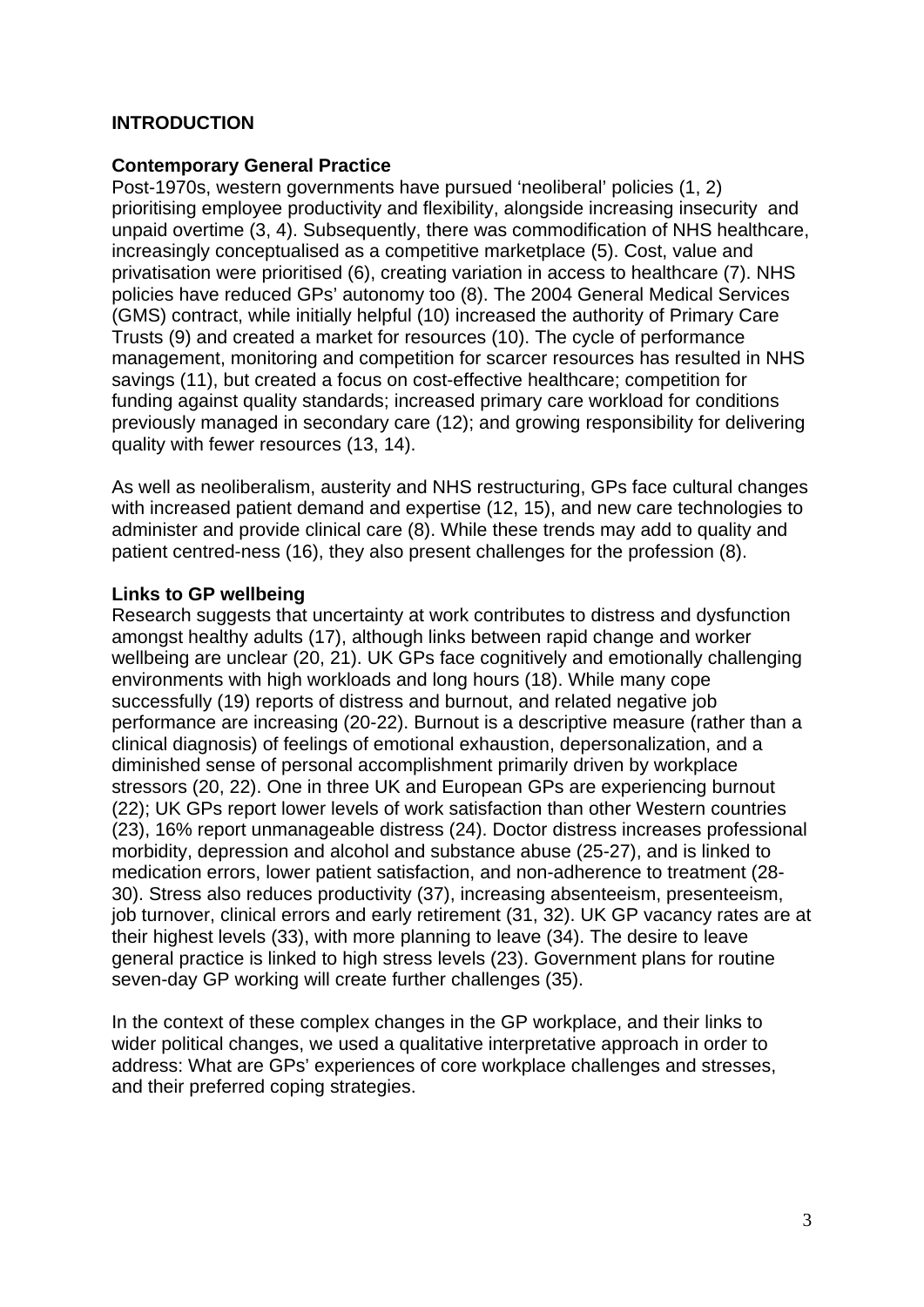#### **METHODS**

#### **Design**

Focus groups allowed GP discussions about their experiences in the 'austerity NHS'. GPs are busy (12), thus more flexible telephone interviews (covering the same topics) were offered to those unable to attend a focus group. The interview topic guide was additionally informed by themes emerging from the group discussions (36).

#### **Participants and recruitment**

Recruitment packs including participant information sheets were made available to GPs at the resilience talk delivered at the RCGP 2015 Annual Conference. Additionally, a study flyer was placed on the RCGP website and sent to local RCGP faculties and medical committees. We exploited our extensive primary care contacts targeting GP gatekeepers, asking them to distribute our flyer to their contacts, and using snowballing - with those recruited asked to contact colleagues about the study.

Inclusion criteria were; currently practicing as a GP in England. GPs who expressed an interest were emailed a participant information sheet and consent form, and invited to a focus group in London or Bournemouth or a telephone interview. Participants received no financial reimbursement for participation.

Twenty-two GPs participated in the study (January to March 2016): two focus groups (Bournemouth, n=8; London, n=7) and seven telephone interviews. We recruited a wide demographic in terms of age, sex, type of GP, practice type and working hours (Table 1).

*<Insert Table 1 about here>*

#### **Data collection**

We adopted a semi-structured approach to data collection. Topics covered current sources of GP stress, coping strategies and barriers/facilitators to successful coping. Focus groups lasted 37 and 77 minutes, interviews 35-65 minutes, all were conducted by an experienced qualitative researcher. Discussions in focus groups flowed easily and, once the facilitator raised a topic, minimal facilitation was required. Focus groups allowed debate and drawing out of issues, whilst interviews explored underlying issues and in depth individual experiences (37). The point of data saturation (38) – no new themes of interest were emerging – was debated between the first authors, and determined to be 22 participants. Interviews and groups were recorded and transcribed verbatim; transcripts were checked for accuracy and anonymised.

#### **Analysis**

A constructivist epistemological approach was adopted. The study was approached from the position that ''data do not provide a window on reality, rather, the 'discovered' reality arises from the interactive process and its temporal, cultural, and structural contexts'' (39). Data were analysed inductively (40), using thematic analysis (41). Two researchers immersed themselves in the data, repeatedly reading the transcripts to understand participants' experiences. Key issues, concepts and themes arising from the data were identified and debated, creating a draft-coding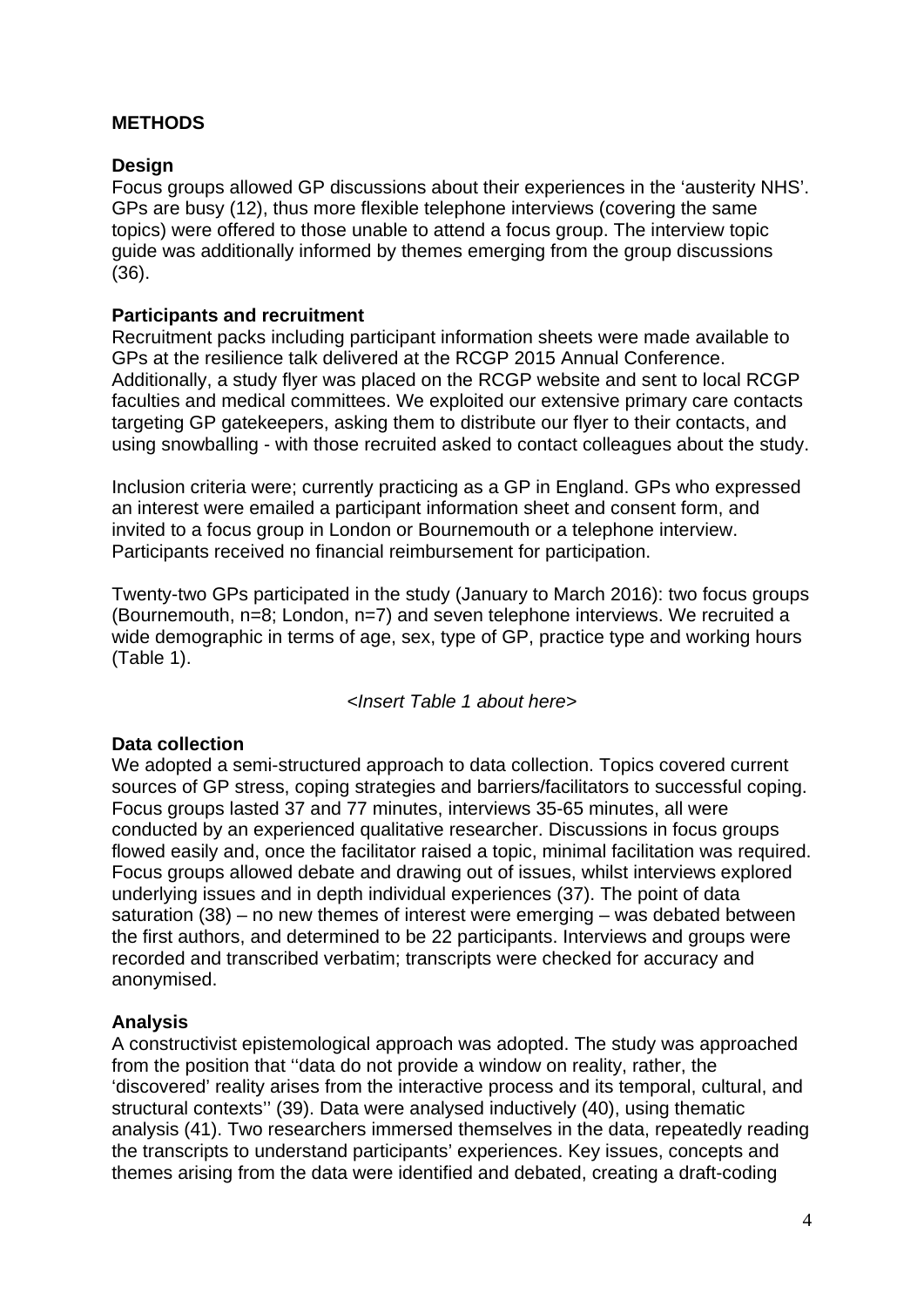framework that was discussed with the research team, to construct the final conceptual framework. Transcripts were coded and explored in NVivo (42) and findings were written up into a draft which was then debated and finalised by all authors.

## **RESULTS**

Our findings explore core workplace challenges discussed by GPs, their experiences of workplace stress, and how they are coping. Findings are presented around the following broad themes: Work intensification and morality issues therein; Intensification and links to patient complexities; and GP coping, work life balance and downsizing (see Table 2 for summary).

*Insert Table 2 about here*

#### **Work intensification and morality: "It's becoming very Big Brother"**

Interviewees felt GPs to be under intense and historically unprecedented pressures suggesting these issues were tied to work contexts, with important moral implications. NHS factors were considered particularly important in understanding GP stress. Participants overwhelmingly believed that linking the Quality & Outcomes Framework (QOF) directly to GP funding was detrimental to GP wellbeing and patient-centred care. In particular, some participants argued that QOF made unreasonable demands on a 10-minute consultation, and had more to do with allocating funding than good use of evidence based practice:

*'To be a good GP you need to think about these things, but in order to obtain your funding you need to run through your little hoops. So it might be that your computer's saying, needs this check and that check and this check. And you think, oh no, I haven't got time to do all that.'* FG1F

Participants agreed their human connection with patients was important, and worried that they were less able to connect because of conflicting time demands. The imperative to collect and record patient indicators during consultations and the need to work within a new NHS marketplace for resources, risked undermining the 'art' of medicine and 'good' care by impinging on GPs' ability to authentically engage with patients. Primary care seemed to be functioning in more detached ways, 'like secondary care', while being micromanaged and professionally deskilled. Care Quality Commission (CQC) inspections also were seen as increasing the intensity and external scrutiny - of GP work.

*'It's becoming very Big Brother, the whole of the NHS and especially general practice about what we have to do in order to earn money and look after people. It's becoming more, obviously guidelines and protocols are really useful and we need those, especially as things become more complex. But that's squeezing out just the relational aspect of general practice, which is a lot of the time what people need and where help and healing really happens I think.'* P24F, 36, PT

*'You want me to put them on a tablet just to get the money in? This is not what I signed myself up for. … So the other obstacle is trying to get these other GPs on board who have moved onto the 'other side', which is, we must get QOF, we must get QOF, we must get QOF.'* P26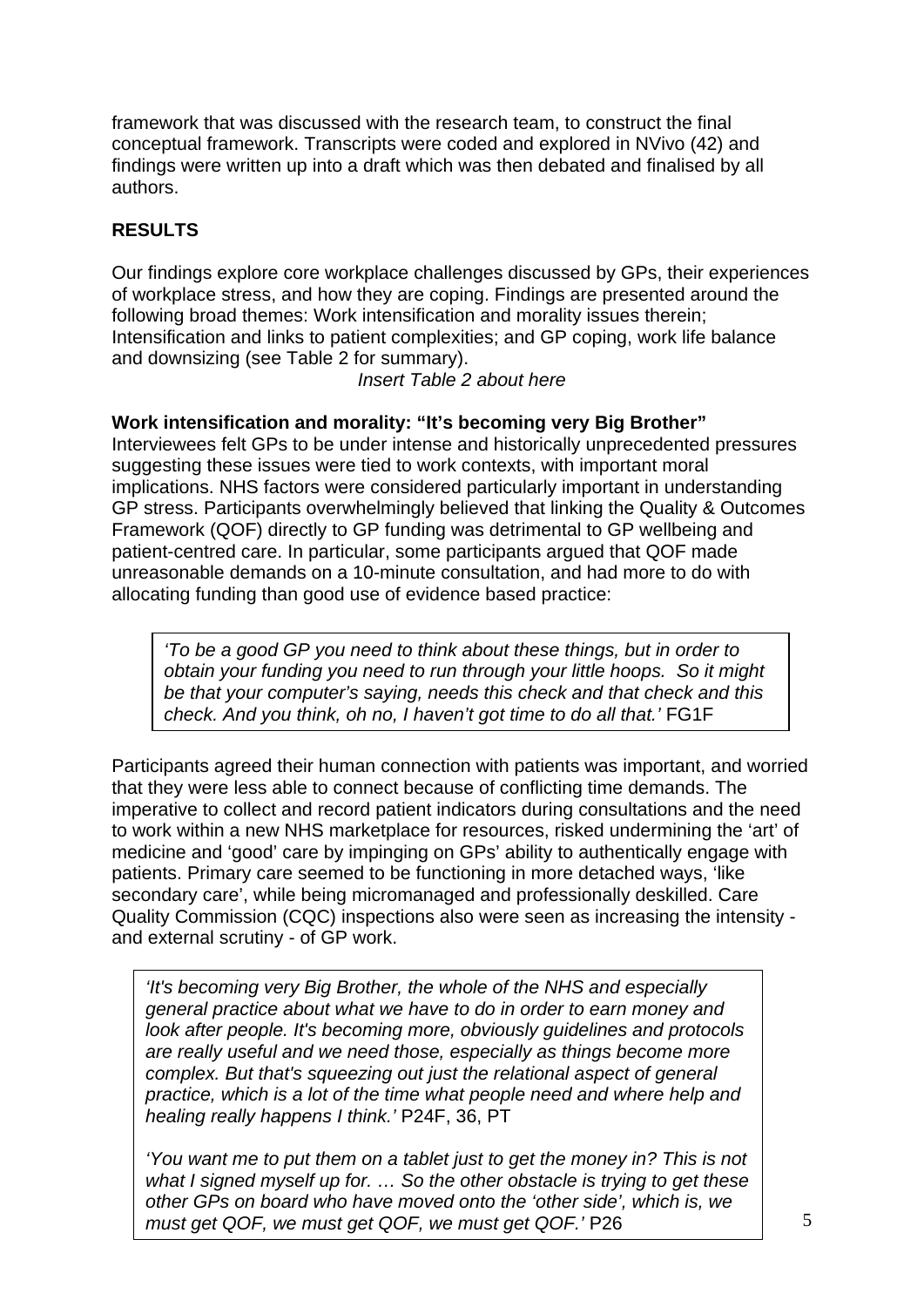A perceived negative portrayal of GPs by the UK media and politicians particularly concerned participants: the public prestige/esteem of the profession seemed to be under threat, affecting morale. Others felt the coverage negatively influenced the patients' trust in GPs, which could in turn affect consultations and their sense of being a 'good' doctor.

*'Negative portrayal of the profession in the press I think, is a strong demotivator. It actually impacts quite significantly on the doctor patient relationship as well. … When they walk into the consulting room, that wariness is very, very difficult to overcome, to gain a rapport.'* P25M, 38, **PT** 

GPs

endorsed patient empowerment and favoured patients making formal complaints where medical care was genuinely compromised. However, there was a perception that trivial complaints were being normalised within a "complaints culture". Consequently doctors practiced more defensively by increasing their paper trails or making referrals they felt were probably unwarranted.

*'I feel the need increasingly to be defensive about the way that one practices because of the increased levels of complaints and increased empowerment really, the complaints that one receives, this takes an immense amount of time and emotional energy to respond to.'* P25

#### **Intensification and patient complexities**

GPs tried in various ways to convey the competing demands that they had to balance in their work, emphasising the unrelenting 'pressure of time'.

*"The thing that is most stressful I think is the relentless nature of it a lot of the time. It seems a lot of the time like a constant race against the clock from half eight in the morning or before to seven at night."* FG1M

GPs saw consultations with patients as their 'bread and butter'. But day-to-day administrative duties, phone calls to patients and 'surprise work' (e.g. working with social services or paramedics on behalf of specific patients) inevitably increased their workload. GPs perceived that the complexity of their work was increasing without additional resource. An ageing population needing more consultations was presenting with more complex multi-morbidities. Additionally, GPs were taking on the management of chronic conditions previously referred to secondary care. They were concerned about being out of their depth or 'set up to fail'.

*'Patients are getting much more complex and they're getting much more demanding.'* FG1F

*'It's what secondary care is putting back into primary care, it's very complex because they're reducing mental health services and pushing patients back on to us, we have to deal with. We are not properly trained to deal with them, they are taking a lot more time. We try to refer them, they get bounced back at us.'* FG1F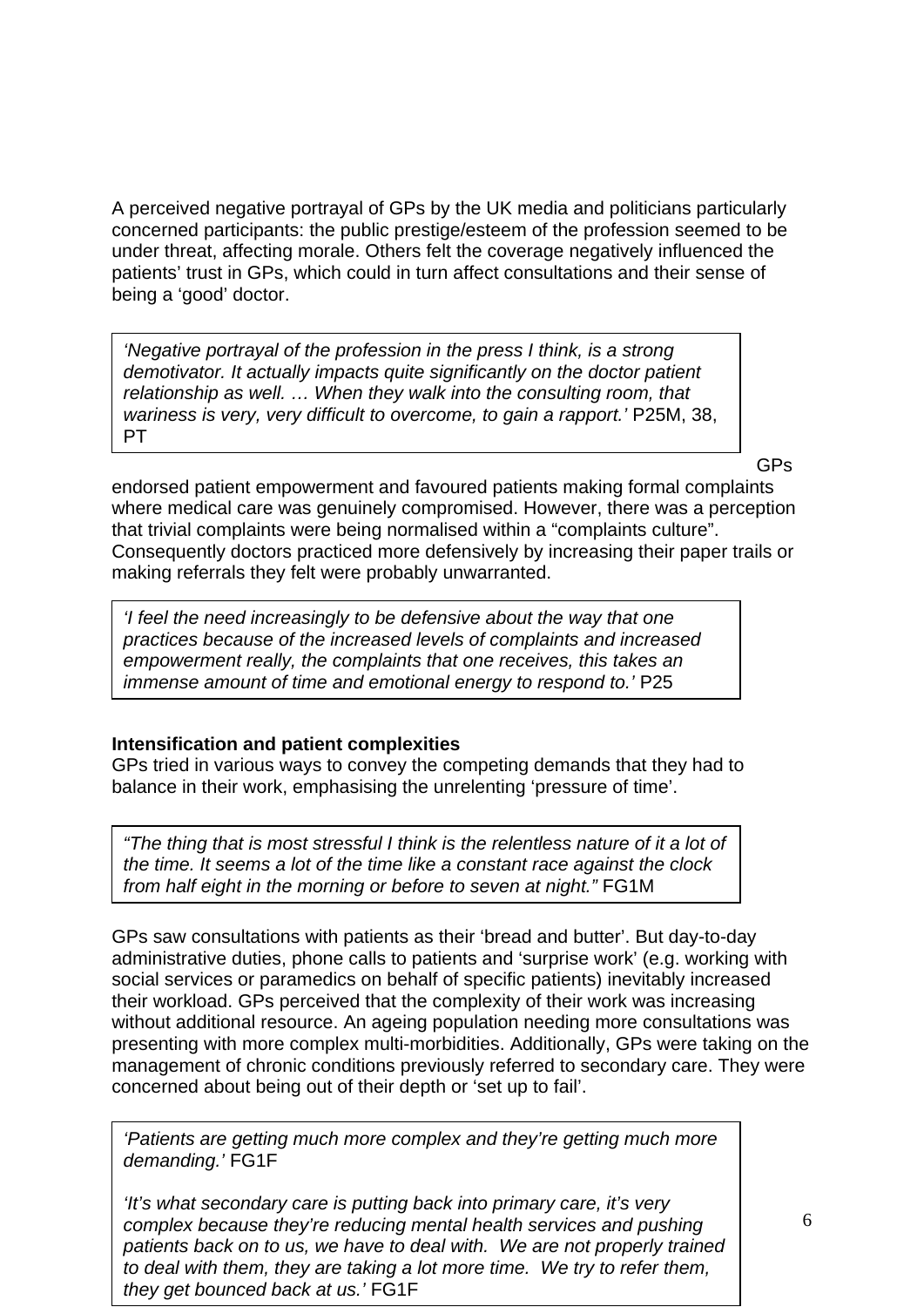Changes to practice management such as GPs not having their own personal lists, were thought to contribute to a lack of continuity of care, with less ability to develop long-term patient relationships. This tended to reduce the efficiency and effectiveness of consultations, because GPs had to 'go back to square one' with unfamiliar patients.

*"I don't have a list. … I may never have met them [patient] and not know anything about the issue, but in order to safeguard them I do have to go back to square one to find out where we are, before we then decide how we move forward. So it's not like a follow up, it's like a new consultation which takes more time."* P14F, 57, FT

Ten minutes for each patient was unanimously perceived as inadequate for treating increasingly empowered patients with complex issues: Clinics routinely ran late, GPs often felt unable to take adequate working breaks. They universally worked longer hours than contracted, and were uneasy about the impact of the proposed Government seven-day working week.

*'There are mornings where I think, oh dear, is this going to be a two wee day or a one wee day?'* FG1F

*'We were all thinking, we can't cope with five days at the moment, how on earth are they going to get us doing seven days!'* FG1M

#### **GP coping, work life balance and downsizing**

Some GPs are coping better than others, although reports of coping often came with caveats (e.g. working longer hours to cope)

*'Sometimes you just stay late or you come in another day and you do your extra work. I find actually I'd rather do that than cope with that feeling of being overwhelmed really.'* FG1F

*'Well I think some people innately can always look at the cup half full can't they, and I probably have that personality or I wouldn't have survived this long' P3F, 59, FT*

However, most GPs were adamant that being a full-time GP was now 'too stressful'. For some, their current role was perceived as undermining their ability to function effectively, or even safely. Cognitively stressed GPs felt unable to handle the levels of incoming information, and were worried they might make errors. Work-related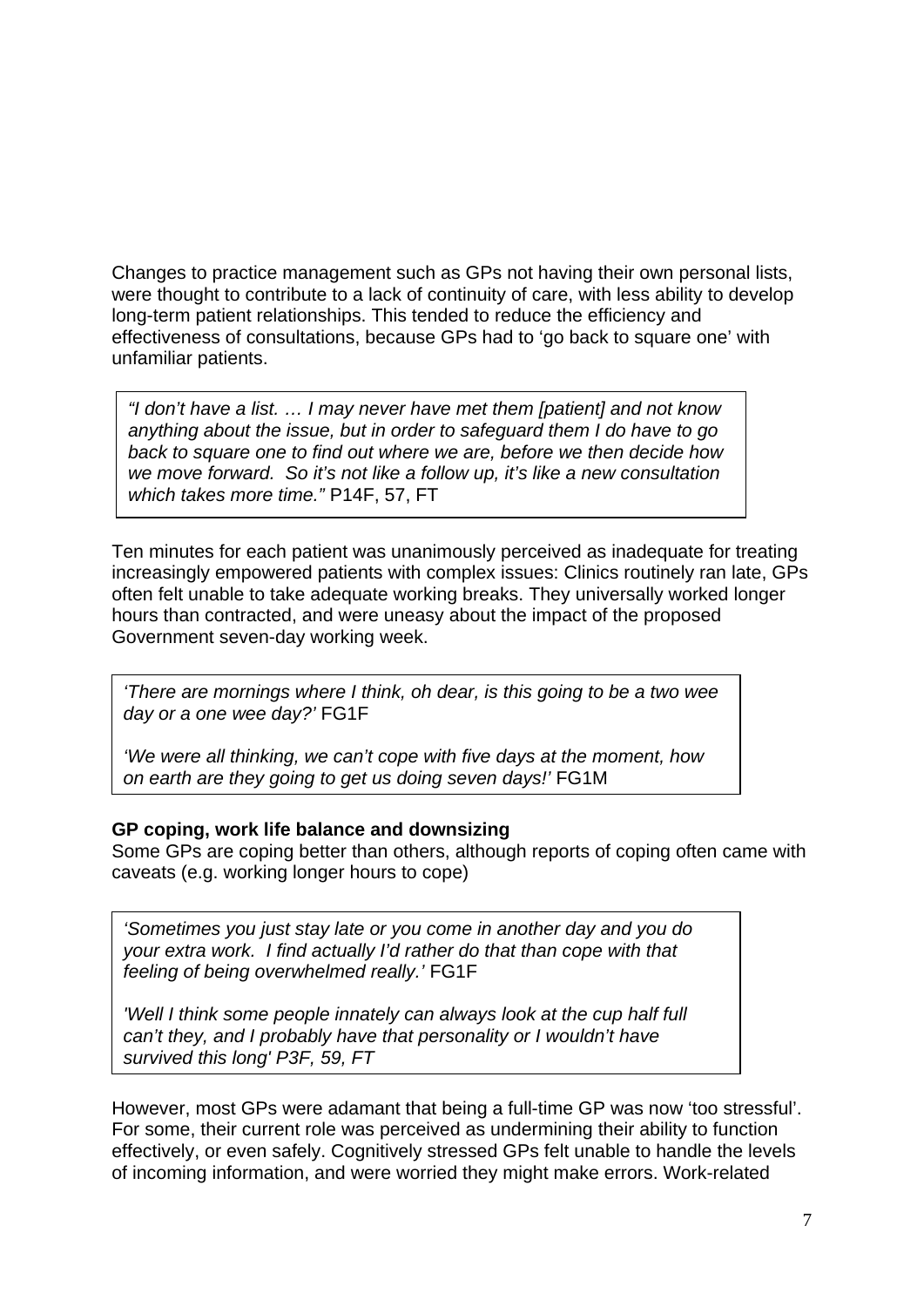stress led to changes in mood, disruptions to sleep patterns and increases in anxiety.

*'I felt unsafe in my practice because my head was too full and there was too much going on and I didn't feel I was able to think clearly, rationally.'* P24

*'You're constantly worried and the more stressed you are the more worried that, oh my God, I'm definitely missing something now.'* FG1F

Many

participants said that being a full-time GP was incompatible with an adequate worklife balance. Female GPs with children experienced this issue most acutely. Childcare forced some GPs to 'down tools' earlier, but then meant working overtime to catch up. Even if partners and families were supportive, many GPs still lamented the stress they experienced, with limited time for loved ones.

 *'Then there's the stress, we're talking about stressors, the stress of not knowing that you're not going to get home for bed time with the kids or to have a bit of a row with the other half because you've been late leaving yet again.'* P25

GPs

also highlighted the lack of time to pursue hobbies or leisure activities. Yet a good work/life balance was widely considered to increase GPs' resilience and better equip them to deal with the stresses associated with their role.

*'I think an understanding that you have a right to have a life outside your job. … And that actually the richer that is probably the more resilient a GP you could be I think.'* FG1F

All participants spoke about the strategies they employed to mitigate work stress. These included meditation/mindfulness, stress management techniques, taking regular exercise and eating well. Participants also adapted practical aspects of their day-to-day working routine in an effort to ease their workload and/or make their work more efficient.

*'I think one of my ways of coping is to do blocks of work in chunks, so different modalities of work. So say results, so try and not switch over to documents say, to go through my block of blood results before I move on to the next thing like phone calls.'* FG1F

*'And mindfulness isn't just meditating, it's lots of other things as well. And that just helps me, it helps keep me in check.'* P26

*'I mean just lifestyle things, making sure you've slept enough and you haven't drunk too much alcohol the night before, and that you eat regularly and you exercise, all of those things.'* P24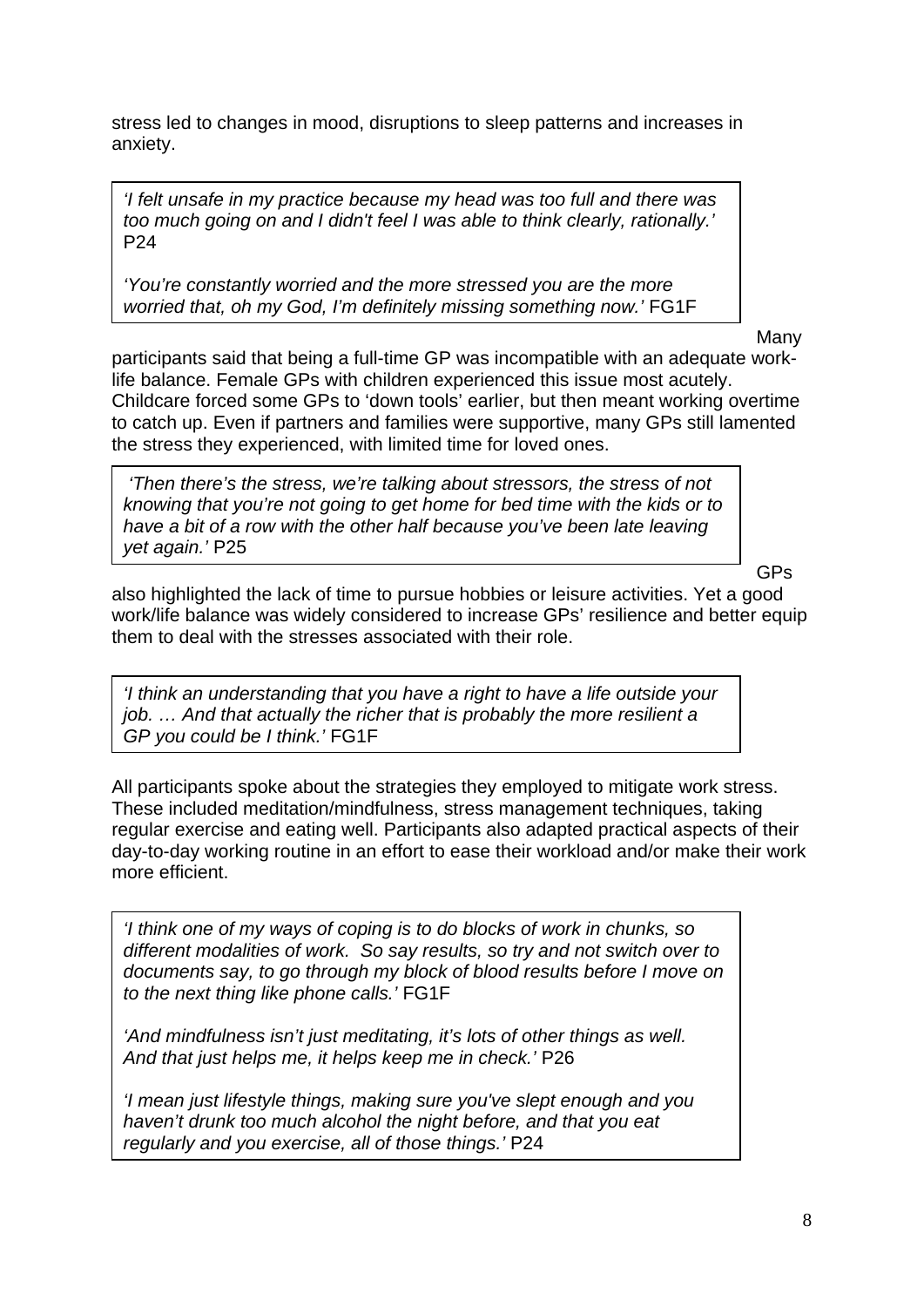Other participants reported focusing on what they enjoyed about their job which helped with their stress, and included helping patients and having a supportive and friendly practice. Space for meeting and debriefing with the team was perceived as having a positive impact on stress levels. Increasing work demands meant GPs had less time to connect with colleagues.

'*There's been nothing official, but I have felt supported, appreciated and been able to talk about stuff when I needed to with my colleagues, but that is changing or has changed a lot. Because one of the biggest differences from when I started in the practice where I'm in now, is that I now arrive at work half an hour early to get all the login and look at my path links and things like that, so I go in and I shut my door. And then I can possibly be in there for about 11 hours without much opportunity to talk to anybody.'* P14

'We all love our job, we work for the patients, that's why we do this job' FG1F

Participants emphasised that no matter how good they were at coping with external factors and work stressors, there was only so much individual GPs could do to cope. Many factors such as 10-minute consultations and QOF, were considered unlikely to change imminently. A number of participants had implemented far-reaching changes having come to a gradual awareness (or a defining moment) of the limits of their ability to cope full-time. Participants talked about colleagues who had left the profession. A surprisingly high number of participants had reduced their working hours or changed their role (e.g. to salaried or locum) to enable them to downsize, better cope and regain some work/life balance.

*'Since qualifying I've really been doing a regular six session week, so that means three days, I've been doing some locum shifts as and when. But it just means that if I know that those three days I'm always in work twelve hours at least and then I have a long drive home at the moment, so actually that's thirty-six hours a week so that's full-time work. That's really helped me. At the moment I'm now going to a regular yoga class, I've got a bit fitter, I can see my friends. ... Which is not great for the GP workforce on the whole because if it was more manageable I could do five days, no problem, but because it's not manageable.'* FG1F

*'I'd say even amongst my cohort of ST3s, I would say probably half of us are thinking of just working part time.'* FG2F

*'What you've got to be careful to do is not ignore the fact that actually, maybe, for most of us, we are not coping with the stressors because there's too much stress, not because we're not resilient enough. And therefore if you don't solve the root course you get nowhere.'* FG2M

#### **DISCUSSION**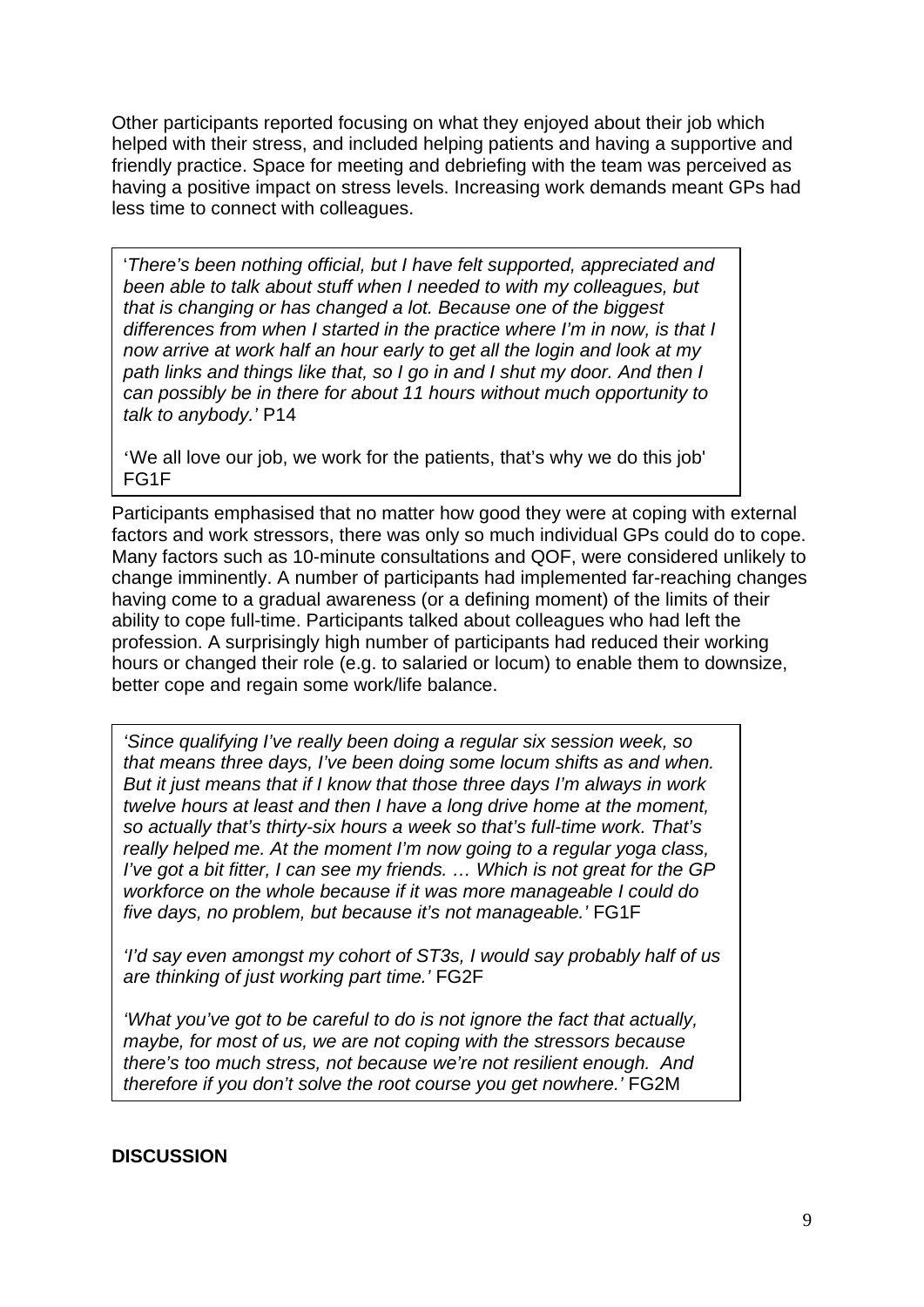#### **Summary**

GP work is shaped by the policy agendas affecting other public services. The profound impact of increasing workload, and demand on the way GPs relate to themselves, their colleagues and patients needs highlighting. The development of the NHS as a marketplace, with intense regulation but under resourcing, is perceived as detracting from high quality patient-centred care. The moral implications of work intensification are enhanced disconnection from patients and fears about bad doctoring. GPs increasingly feel the need to practice more defensively, whilst at the same time may be too busy to connect with their peers to adequately debrief.

Some GPs had found ways to cope with conflicts between work- and home-life but others simply looked to reduce their workload. Concurrently an ageing population, increasing patient contact, relocation of secondary care services into the community, and rising public expectations have intensified GP workload. Participants acknowledged the need to build personal resilience but also recognised that organisational change is needed to improve their wellbeing and job satisfaction.

## **Strengths and limitations**

Our sample were from a range of demographics, practices and roles but with a larger number of females, more salaried GPs than partners, and more participants from urban practices (43, 44); yet our proportions of full- and part- time GPs were consistent with national figures (43). Our sample size (n=22) is adequate for this type of qualitative study, and our data reached saturation (45).

Our sampling methods may have attracted GPs who were interested in resilience and had time to participate. These GPs may be coping better than others. Nevertheless, a number of our participants reported that they were not – or had not previously been – coping well. We did not interview GPs who had left the profession nor focus our questions on the positive aspects of GPs' careers (46, 47). Interviews and focus groups provided a helpful combination of data collection methods.

#### **Comparison with existing literature**

Others have described similar pressures on GPs (12, 14) including dissatisfaction with appointment length (23), increasing patient expectation and demand (12, 46). negative media portrayals and a reduced ability to practice patient-centred care (46). While the proportion of NHS funding for primary care has declined, consultation rates and workload have increased dramatically (12, 14), thus creating a 'feeling of crisis' in primary care (12). Research has identified similar trends across Europe (48).

We identified a contradiction between Government rhetoric that puts patients 'at the centre of everything the NHS does' (49) and current policy. The NHS as 'marketplace' limits high quality individualised care (50). Previous research has found neoliberal ideas encourage a '*specific way of being, acting, and understanding the world, which is highly individualistic'* (51); we found that NHS marketisation promotes a kind of individualism – an atomization - where GPs feel increasingly removed from meaningful interactions with patients and colleagues, even loved ones. While some doctors cope better in the new NHS than others (59), there is a growing recognition that primary care is at breaking point (12, 14). Early indicators of change may be Government proposals to cut bureaucracy (52) and abandon the QOF (53), and the BMA's call to increase GP consultation time (54).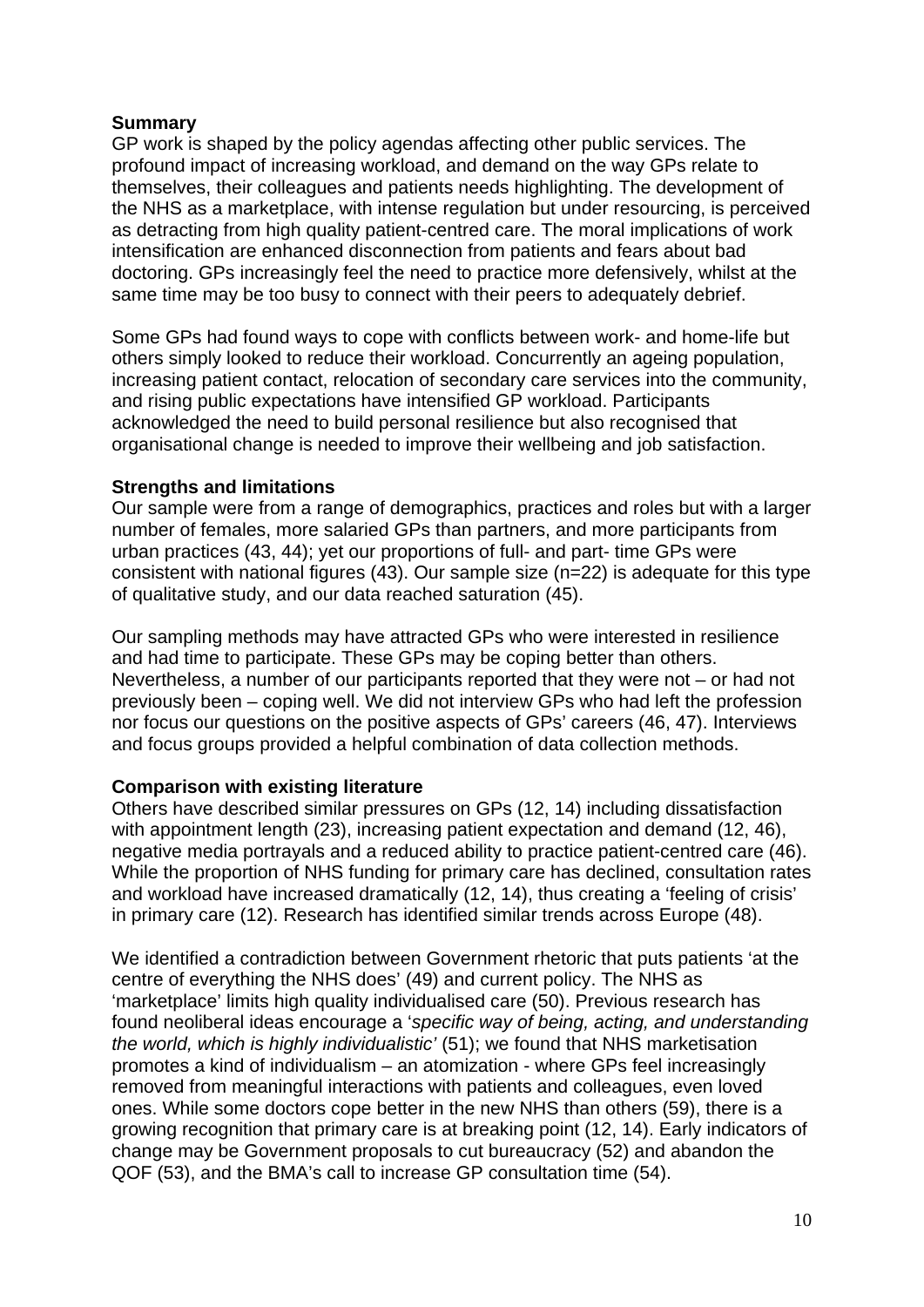## **Implications for research and practice**

Resilient doctors are better at caring for others, and are less likely to commit errors, get sick or leave practice (55, 56). Systemic changes to the work environment (55, 57, 58) and educational and organisational interventions that could increase physician resilience are key to more effective primary care. Resilience training should be a preventative strategy rather than a response to overwhelming systemic problems (59). Mindful self-compassion, optimism, adaptability and prioritization, teamwork, supportive relationships and job-related satisfaction all enhance resilience (60-62). Yet resilience building requires a synergy between personal characteristics, management support, teamwork and workplace/social buffers (63). Our findings suggest that NHS organisational factors and wider government policy impacts directly on GPs' emotional lives in predictable ways. Further research should address how organizational change can best promote both individual and systemic resilience (56). We must be wary though of how neoliberal ideas could turn resilience-building into a project of the self, with a focus on individual choice and the pursuit of individual wellbeing, while neglecting the systemic realities facing GPs in the NHS (51, 64).

## **ADDITIONAL INFORMATON**

**Funding:** The study received funding from The Westminster Centre for Resilience.

**Ethical approval:** Ethical approval for the study was obtained through the University of Westminster Ethics Committee. We confirmed (using the HRA decision tool and telephone/email correspondence with our Local Clinical Research Network) that NHS ethical approval was not required for this study.

**Competing interests:** The authors declare no competing interests

#### **Acknowledgements:** We would like to thank:

- The Royal College of General Practitioners and Dragana Milosevic for supporting the study and providing funding
- All those who helped with recruitment, particularly Chris Manning, and the practices who hosted the focus groups and the staff who helped organize them
- All the participants who gave up their time to take part in the study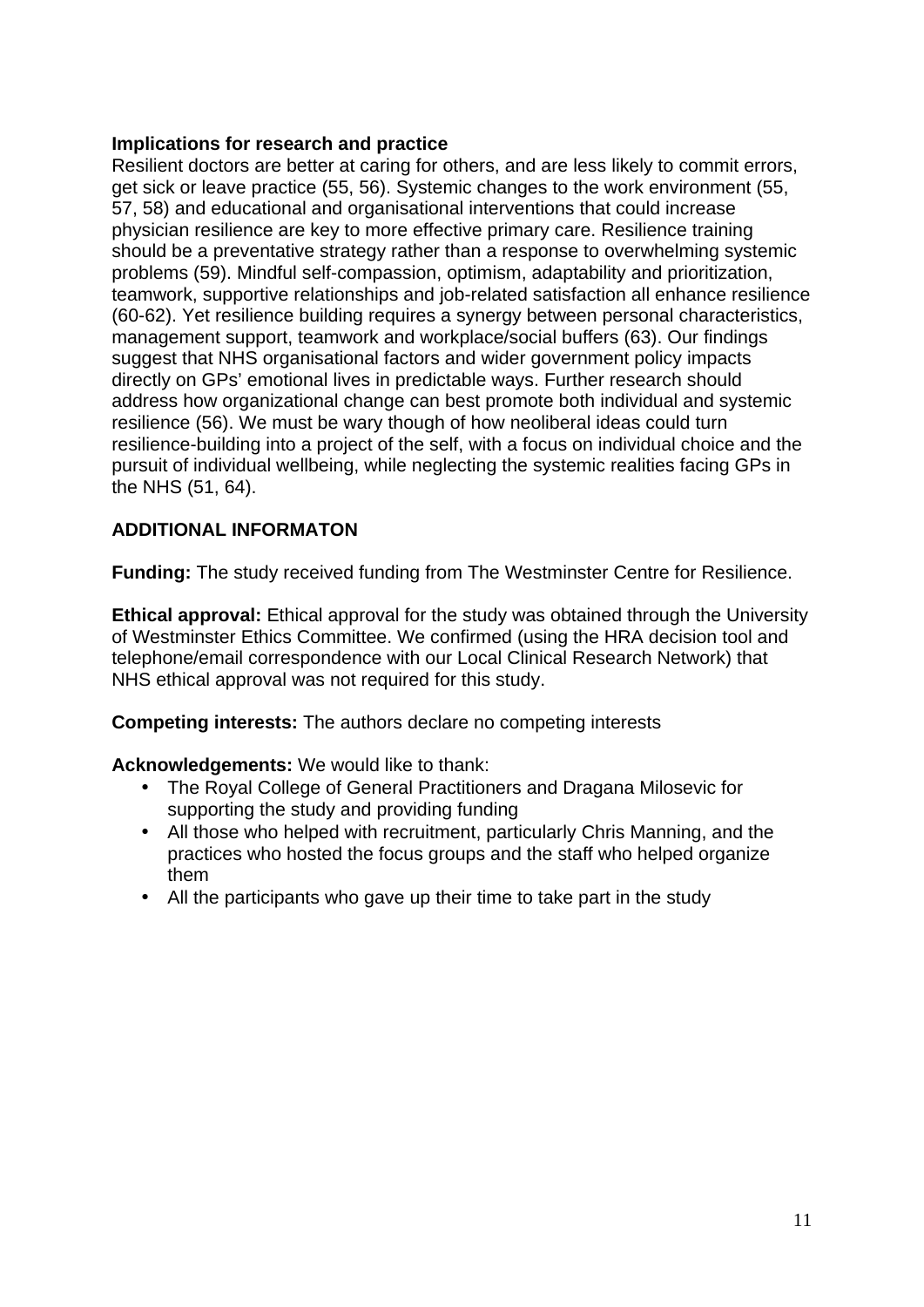# **REFERENCES**

1. Rose N. Governing the soul: the shaping of the private self: Taylor & Frances/Routledge; 1990.

2. Illouz E. Cold intimacies: The making of emotional capitalism: Polity; 2007.

3. Bauman Z. Liquid Modernity. Cambridge: Polity Press; 2000.

4. Burchell B, Ladipo D, Wilkinson F. Job insecurity and work intensification: Routledge; 2005.

5. Greenhalgh T. Future-proofing relationship-based care: a priority for general practice. The British journal of general practice : the journal of the Royal College of General Practitioners. 2014;64(628):580-.

6. Pollock A. NHS Plc: The Privatisation of Our Health Care London: Verso; 2004.

7. Bambra C, Fox D, Scott-Samuel A. Towards a politics of health. Health Promot Int. 2005;20(2):187-93.

8. Harrison S. Co-optation, commodification and the medical model: Governing UK medicine since 1991. Public Adm. 2009;87(2):184-97.

9. Grant S, Huby G, Watkins F, et al. The impact of pay-for-performance on professional boundaries in UK general practice: an ethnographic study. Sociol Health Illn. 2009;31(2):229-45.

10. Russell J, Greenhalgh T, Burnett A, et al. No decisions about us without us? Individual healthcare rationing in a fiscal ice age. BMJ. 2011;342:d3279.

11. Grant S, Ring A, Gabbay M, et al. Soft governance, restratification and the 2004 general medical services contract: the case of UK primary care organisations and general practice teams. Sociol Health Illn. 2015;37(1):30-51.

12. Baird B, Charles A, Honeyman M, et al. Understanding pressures in general practice. London: The Kings Fund, 2016.

13. Lionis C, Petelos E. The impact of the financial crisis on the quality of care in primary care: an issue that requires prompt attention. Qual Prim Care. 2013;21(5):269-73.

14. The Primary Care Workforce Commission. The future of primary care: creating teams for tomorrow. Leeds, UK: Health Education England, 2015.

15. Hobbs FDR, Bankhead C, Mukhtar T, et al. Clinical workload in UK primary care: a retrospective analysis of 100 million consultations in England, 2007–14. Lancet. 2016;387(10035):2323-30.

16. Lupton D. Doctors on the medical profession. Sociol Health Illn. 1997;19(4):480-97.

17. Melchior M, Caspi A, Milne B, et al. Work stress precipitates depression and anxiety in young, working women and men. Psychol Med. 2007;37(08):1119-29.

18. Bell BG, Reeves D, Marsden K, et al. Safety climate in English general practices: workload pressures may compromise safety. J Eval Clin Pract. 2015;16(10):12437.

19. Zwack J, Schweitzer J. If Every Fifth Physician Is Affected by Burnout, What About the Other Four? Resilience Strategies of Experienced Physicians. Acad Med. 2013;88(3):382-9.

20. Maslach C, Schaufeli WB, Leiter MP. Job burnout. Annual review of psychology. 2001;52:397-422. Epub 2001/01/10.

21. Mind. Mind finds 'Worrying' levels of stress among primary care staff. 2016 [cited 2016 30 August]; Available from: [http://www.mind.org.uk/news-](http://www.mind.org.uk/news-campaigns/news/mind-finds-worrying-levels-of-stress-among-primary-care-staff/#.V8WFBqKbEXI)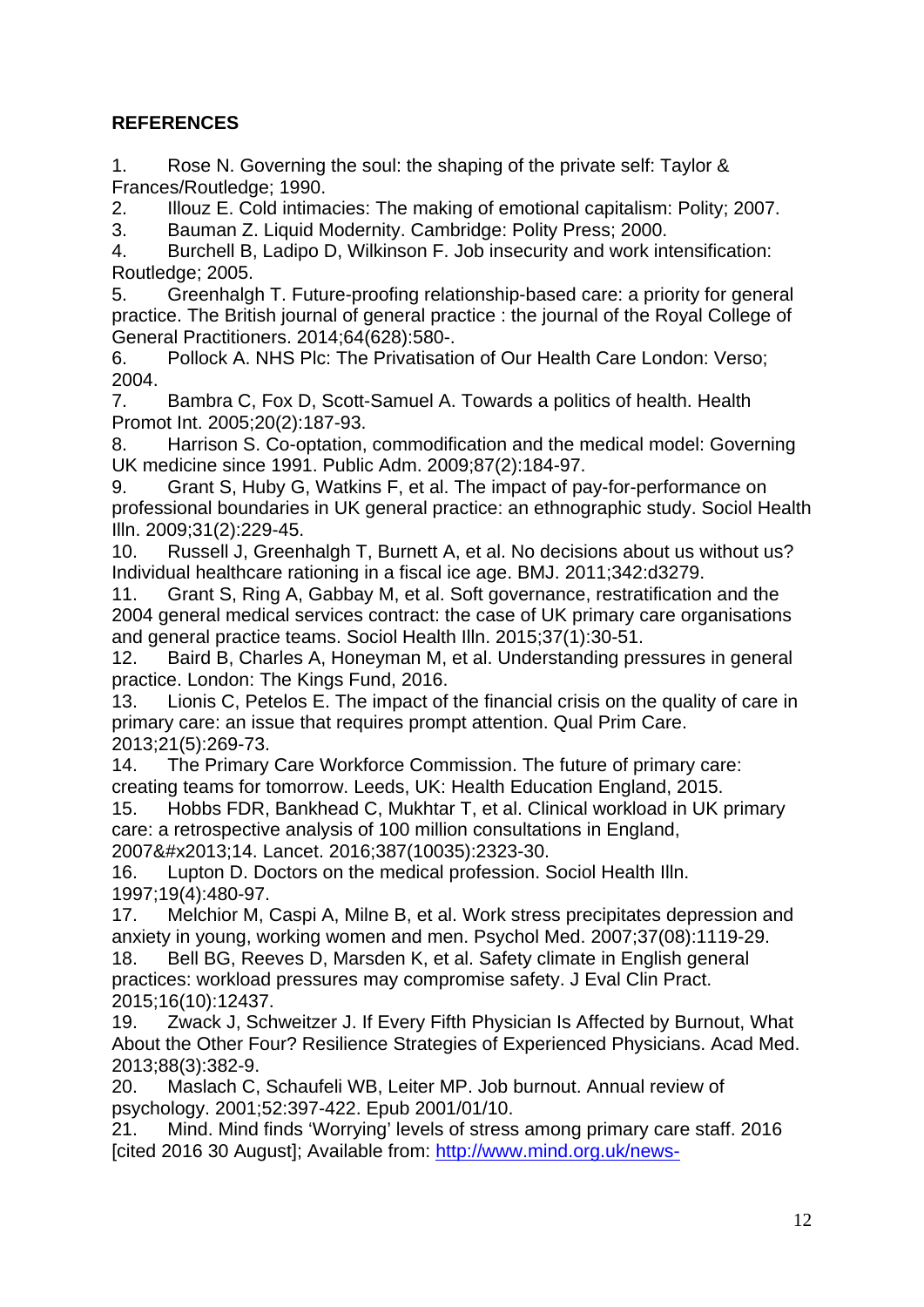[campaigns/news/mind-finds-worrying-levels-of-stress-among-primary-care](http://www.mind.org.uk/news-campaigns/news/mind-finds-worrying-levels-of-stress-among-primary-care-staff/#.V8WFBqKbEXI)[staff/#.V8WFBqKbEXI](http://www.mind.org.uk/news-campaigns/news/mind-finds-worrying-levels-of-stress-among-primary-care-staff/#.V8WFBqKbEXI).

22. Soler JK, Yaman H, Esteva M, et al. Burnout in European family doctors: the EGPRN study. Fam Pract. 2008;25(4):245-65.

23. Martin S, Davies E, Gershlick b. Under pressure: What the Commonwealth Fund's 2015 international survey of general practitioners means for the UK. London: The Health Foundation, 2016.

24. ICM Unlimited. British Medical Association National survey of GPs: The future of General Practice 2015. London: British Medical Association, 2015.

25. Dyrbye LN, West CP, Satele D, et al. Burnout Among U.S. Medical Students, Residents, and Early Career Physicians Relative to the General U.S. Population. Acad Med. 2014;89(3):443-51.

26. Embriaco N, Hraiech S, Azoulay E, et al. Symptoms of depression in ICU physicians. Ann Intensive Care. 2012;2(1):1-8.

27. Pedersen AF, Sørensen JK, Bruun NH, et al. Risky alcohol use in Danish physicians: Associated with alexithymia and burnout? Alcohol Drug Depend. 2016;160:119-26.

28. Halbesleben JRB. Patient reciprocity and physician burnout: what do patients bring to the patient-physician relationship? Health Serv Manage Res. 2006;19(4):215-22.

29. Walocha E, Tomaszewski KA, Wilczek-Ruzyczka E, et al. Empathy and burnout among physicians of different specialities. Folia Med Cracov. 2013;53(2):35- 42.

30. Anagnostopoulos F, Liolios E, Persefonis G, et al. Physician burnout and patient satisfaction with consultation in primary health care settings: evidence of relationships from a one-with-many design. J Clin Psychol Med Settings. 2012;19(4):401-10.

31. Linzer M, Visser MRM, Oort FJ, et al. Predicting and preventing physician burnout: Results from the United States and the Netherlands. Am J Med. 2001;111(2):170-5.

32. Dewa CS, Loong D, Bonato S, et al. How does burnout affect physician productivity? A systematic literature review. Bmc Health Serv Res. 2014;14. 33. Pulse. GP vacancy rates at highest recorded with one in eight positions

unfilled. 2016 [cited 2016 30 August]; Available from:

[http://www.pulsetoday.co.uk/your-practice/practice-topics/employment/gp-vacancy](http://www.pulsetoday.co.uk/your-practice/practice-topics/employment/gp-vacancy-rates-at-highest-recorded-with-one-in-eight-positions-unfilled/20031836.article)[rates-at-highest-recorded-with-one-in-eight-positions-unfilled/20031836.article.](http://www.pulsetoday.co.uk/your-practice/practice-topics/employment/gp-vacancy-rates-at-highest-recorded-with-one-in-eight-positions-unfilled/20031836.article)

34. Hann M, McDonald J, Checkland K, et al. Seventh National GP Worklife Survey Manchester: University of Manchester, 2013.

35. Pulse. BMA votes to resist plans for a non-urgent seven-day NHS service. 2016 [cited 2016 30 August]; Available from: [http://www.pulsetoday.co.uk/hot](http://www.pulsetoday.co.uk/hot-topics/seven-day-gp-access/bma-votes-to-resist-plans-for-a-non-urgent-seven-day-nhs-service/20032117.fullarticle)[topics/seven-day-gp-access/bma-votes-to-resist-plans-for-a-non-urgent-seven-day](http://www.pulsetoday.co.uk/hot-topics/seven-day-gp-access/bma-votes-to-resist-plans-for-a-non-urgent-seven-day-nhs-service/20032117.fullarticle)[nhs-service/20032117.fullarticle.](http://www.pulsetoday.co.uk/hot-topics/seven-day-gp-access/bma-votes-to-resist-plans-for-a-non-urgent-seven-day-nhs-service/20032117.fullarticle)

36. Minichiello V, Aroni R, Hays T. In-depth Interviewing: Principles, Techniques, Analysis. . Melbourne: Longman Cheshire; 1995.

37. Stokes D, Bergin R. Methodology or methodolatry: An evaluation of focus groups and depth interviews. Qual Mark Res. 2006;9(2):26-36.

38. Morse JM. The Significance of Saturation. Qual Health Res. 1995;5(2):147-9.

39. Charmaz K. Grounded theory: objectivist and constructivist methods. In: Denzin N, Lincoln Y, editors. Handbook of qualitative research 2nd ed. Thousand Oaks: Sage; 2000.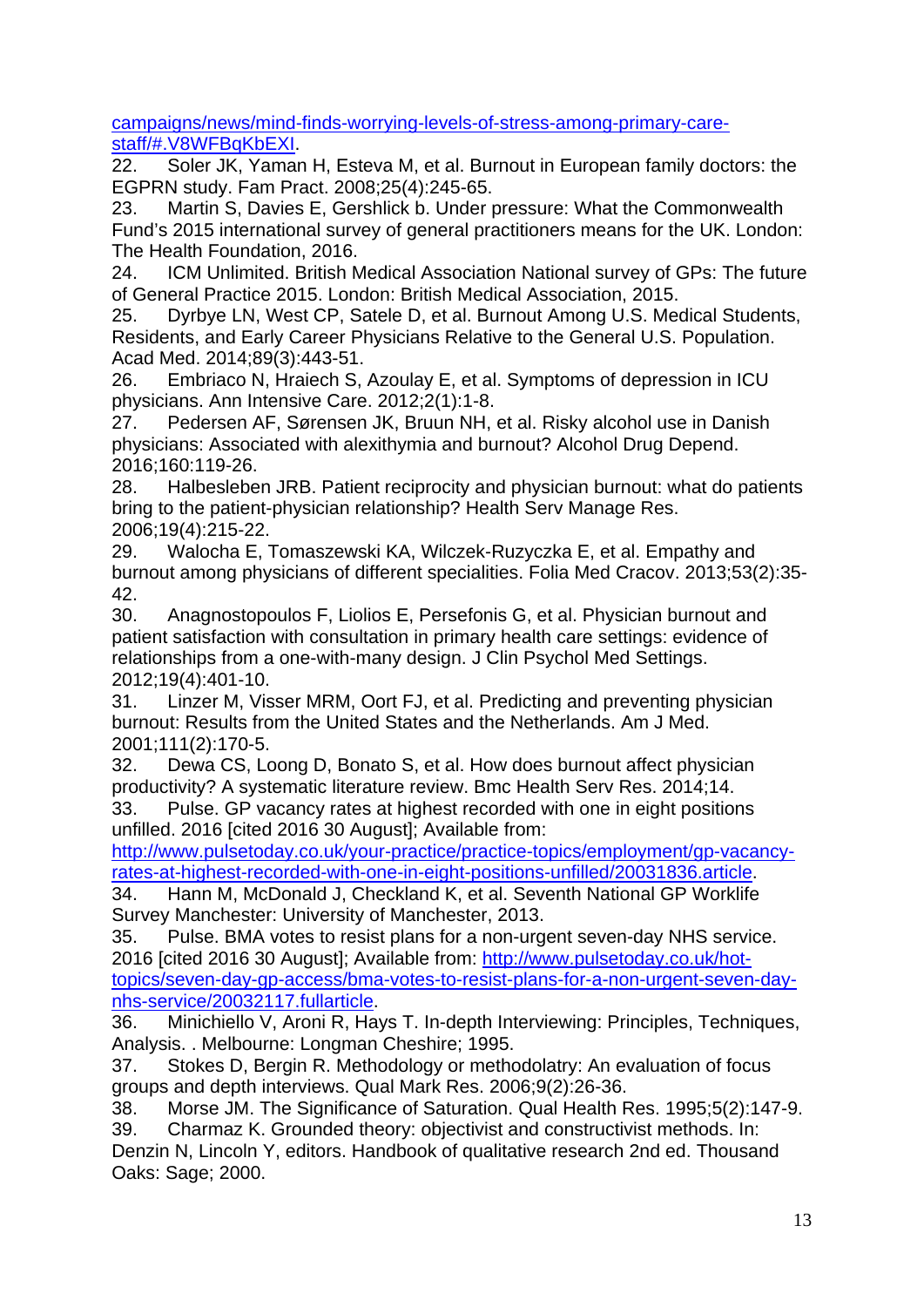40. Bowling A. Research Methods in Health: Investigating Health and Health Services. Buckingham, UK: Open University Press; 1997.

41. Braun V, Clarke V. Using thematic analysis in psychology. Qual Res Psychol. 2006;3(2):77-101.

42. QSR International. NVivo 9. 2011.

43. NHS Digital. General and Personal Medical Services, England September 2015 - March 2016 Surrey, UK: The Health and Social Care Information Centre, 2016.

44. SSRS. 2015 International Survey of Primary Care Doctors. New York: The Commonwealth Fund, 2015.

45. O'Reilly M, Parker N. 'Unsatisfactory Saturation': a critical exploration of the notion of saturated sample sizes in qualitative research. Qual Health Res. 2012.

46. Doran N, Fox F, Rodham K, et al. Lost to the NHS: a mixed methods study of why GPs leave practice early in England. The British journal of general practice : the journal of the Royal College of General Practitioners. 2016:e128.

47. Spooner S. Unfashionable tales: narratives about what is (still) great in NHS general practice. Brit J Gen Pract. 2016;66(643):e136-e42.

48. Lippert ML, Reventlow S, Kousgaard MB. The uses and implications of standards in general practice consultations. Health. 2015.

49. Department of Health. Complaints figures published by the Information Centre. 2010 [cited 2016 30 August]; Available from:

[http://webarchive.nationalarchives.gov.uk/20130107105354/http://www.dh.gov.uk/en/](http://webarchive.nationalarchives.gov.uk/20130107105354/http://www.dh.gov.uk/en/MediaCentre/Statements/DH_118993) [MediaCentre/Statements/DH\\_118993](http://webarchive.nationalarchives.gov.uk/20130107105354/http://www.dh.gov.uk/en/MediaCentre/Statements/DH_118993).

50. Gilbert BJ, Maruthappu M, Leaver L, et al. Morality in the NHS marketplace. Lancet. 2013;382(9910):2065-6.

51. Cabanas E. Rekindling individualism, consuming emotions: Constructing "psytizens" in the age of happiness. Cult Psychol. 2016.

52. Pulse. GP payment system to be reformed to end 'unacceptable' burden on practice time. 2016 [cited 2016 30 Aug]; Available from:

[http://www.pulsetoday.co.uk/hot-topics/general-practice-forward-view/gp-payment](http://www.pulsetoday.co.uk/hot-topics/general-practice-forward-view/gp-payment-system-to-be-reformed-to-end-unacceptable-burden-on-practice-time/20031654.article)[system-to-be-reformed-to-end-unacceptable-burden-on-practice](http://www.pulsetoday.co.uk/hot-topics/general-practice-forward-view/gp-payment-system-to-be-reformed-to-end-unacceptable-burden-on-practice-time/20031654.article)[time/20031654.article.](http://www.pulsetoday.co.uk/hot-topics/general-practice-forward-view/gp-payment-system-to-be-reformed-to-end-unacceptable-burden-on-practice-time/20031654.article)

53. Pulse. QOF has reached the end of its useful life, says NHS chief. 2016 [20 October 2016]; Available from: [http://www.pulsetoday.co.uk/your-practice/qof/qof](http://www.pulsetoday.co.uk/your-practice/qof/qof-has-reached-the-end-of-its-useful-life-says-nhs-chief/20033054.article)[has-reached-the-end-of-its-useful-life-says-nhs-chief/20033054.article](http://www.pulsetoday.co.uk/your-practice/qof/qof-has-reached-the-end-of-its-useful-life-says-nhs-chief/20033054.article).

54. Siddique H. GP appointments should be five minutes longer, says BMA. The Guardian. 2016.

55. Epstein RM. Realizing Engel's biopsychosocial vision: resilience, compassion, and quality of care. International journal of psychiatry in medicine. 2014;47(4):275- 87. Epub 2014/08/03.

56. Lown M, Lewith G, Simon C, et al. Resilience: what is it, why do we need it, and can it help us? 2015;65(639):e708-e10.

57. Lentza V, Montgomery AJ, Georganta K, et al. Constructing the health care system in Greece: responsibility and powerlessness. Brit J Health Psych. 2014;19(1):219-30.

58. Linzer M, Poplau S, Grossman E, et al. A Cluster Randomized Trial of Interventions to Improve Work Conditions and Clinician Burnout in Primary Care: Results from the Healthy Work Place (HWP) Study. J Gen Intern Med. 2015;30(8):1105-11.